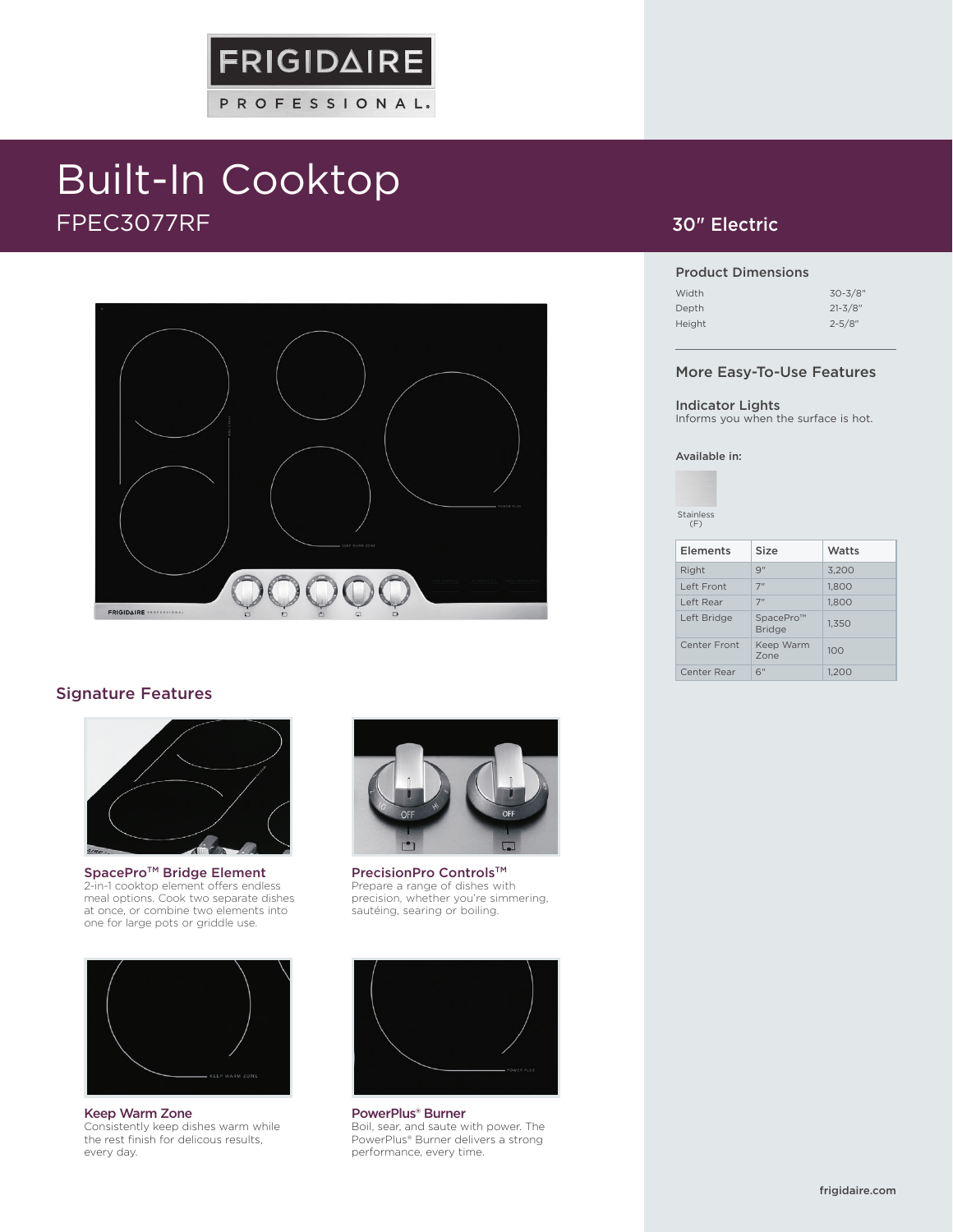## **FRIGIDAIRE**

PROFESSIONAL.

FPEC3077RF 30" Electric

| Features                                                                        |                                      |  |  |  |
|---------------------------------------------------------------------------------|--------------------------------------|--|--|--|
| Controls                                                                        | PrecisionPro™                        |  |  |  |
| Surface Type                                                                    | <b>Black Ceramic Glass</b>           |  |  |  |
| Right Element (Watts)                                                           | $9'' - 3.200$                        |  |  |  |
| Left Front Element (Watts)                                                      | $7" - 1.800$                         |  |  |  |
| Left Rear Element (Watts)                                                       | $7" - 1.800$                         |  |  |  |
| Left Bridge Element (Watts)                                                     | SpacePro <sup>™</sup> Bridge - 1,350 |  |  |  |
| Center Front Element (Watts)                                                    | Keep Warm Zone - 100                 |  |  |  |
| Center Rear Element (Watts)                                                     | $6" - 1.200$                         |  |  |  |
| Hot Surface Indicators                                                          | Yes                                  |  |  |  |
| Control Location                                                                | Center Front                         |  |  |  |
| Knob Color                                                                      | <b>Stainless</b>                     |  |  |  |
| Knob Type                                                                       | Cast Metal                           |  |  |  |
| <b>Optional Accessories</b>                                                     |                                      |  |  |  |
| Griddle                                                                         | PN # 316432200                       |  |  |  |
| Certifications                                                                  |                                      |  |  |  |
| A.D.A. Compliant <sup>1</sup>                                                   | Yes                                  |  |  |  |
| <b>Specifications</b>                                                           |                                      |  |  |  |
| Power Supply Connection Location                                                | <b>Right Front</b>                   |  |  |  |
| <b>Voltage Rating</b>                                                           | 240V/208V/60Hz                       |  |  |  |
| Connected Load<br>(kW Rating) @ 240/208 Volts <sup>2</sup>                      | 9.4 / 7.1                            |  |  |  |
| Amps @ 240/208 Volts                                                            | 39.2 / 34.1                          |  |  |  |
| Minimum Circuit Required (Amps)                                                 | 40                                   |  |  |  |
| Approved for Electric Single<br>Wall Oven Combination Installation <sup>3</sup> | Yes                                  |  |  |  |
| Shipping Weight (Approx.)                                                       | $40$ Lbs.                            |  |  |  |

'When properly installed, this model is A.D.A.-qualified based on the<br>United States Access Board's A.D.A./A.B.A. Accessibility Guidelines and<br>the Department of Justice's 2010 A.D.A. Standards for Accessible Design. *2Single phase 3- or 4-wire cable, 120 / 240 or 120 / 208 Volt, 60 Hertz AC only electrical supply with ground required on separate circuit fused on both sides of line.*

*3Cooktops are approved for installation above any of our Electric Single Wall Ovens.*

*NOTE: For planning purposes only. Always consult local and national electric codes. Refer to Product Installation Guide for detailed installation instructions on the web at frigidaire.com.*



| <b>Product Dimensions</b> |             | <b>Cutout Dimensions</b> |                   |
|---------------------------|-------------|--------------------------|-------------------|
| A - Width                 | $30 - 3/8"$ | Width (Min.)/(Max.)      | 29-5/8" / 29-7/8" |
| B-Depth                   | $21 - 3/8"$ | Depth (Min.)/(Max.)      | 20-1/4" / 20-1/2" |
| C-Height                  | $2 - 5/8"$  | Height                   | 5"                |
|                           |             |                          |                   |

*Granite Countertop Installation Kit available.*

*Accessories information available on the web at frigidaire.com*